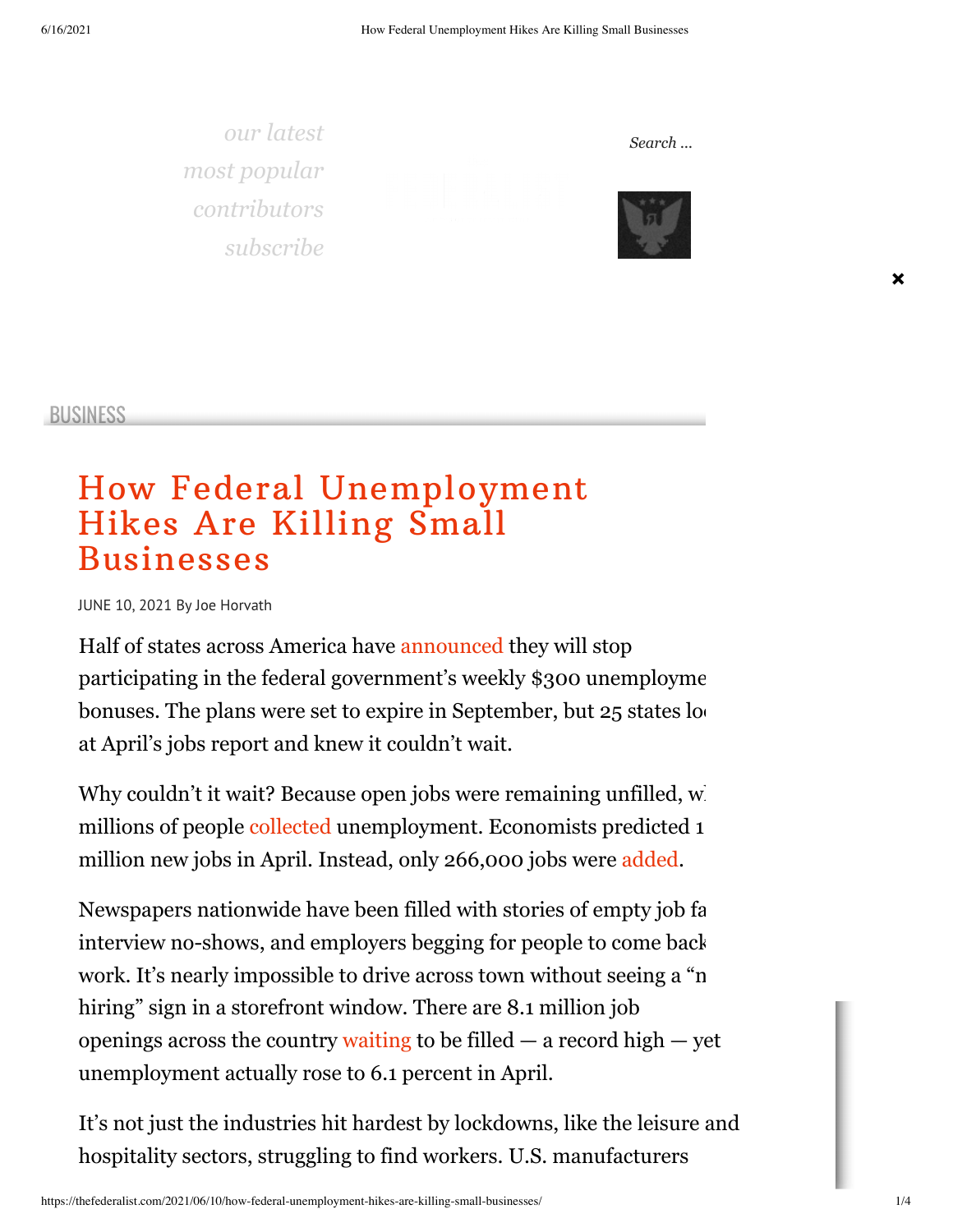[reported](https://www.youtube.com/watch?v=j3s1mxoNDjI) a record high of 700,000 jobs available last month, but few takers. Some blame so-called "starvation wages," but wages are [rising](https://www.cnbc.com/2021/05/22/wages-rise-at-the-fastest-pace-in-years-firms-profits-could-take-a-hit.html) faster than they have in years. In fact, every single non-farm private sector of the U.S. economy [saw](https://www.bls.gov/news.release/archives/empsit_05072021.pdf) wage growth in April.

Jobs [are](https://www.marketwatch.com/story/u-s-job-openings-soar-to-record-8-2-million-but-businesses-say-they-cant-find-enough-workers-to-hire-11620742194#:~:text=Job%20openings%20in%20the%20U.S.,million%20set%20in%20November%202018.) paying more than ever, and there are more jobs than ever from which applicants can choose. All these signs should point to an economic boom, but there's just one problem: the federal government is paying people to stay home, and it's crushing small businesses.

Unemployment was created to provide temporary assistance to people who lost jobs through no fault of their own and are actively seeking work. But when politicians shut down the American economy to "fla[tten](https://www.googleadservices.com/pagead/aclk?sa=L&ai=C4-Qy2CvKYLfYPP_to9kP3ImMyAnaicTMYrKO5Pz6C9flor3AARABII_bthhgyZbaiPyjyBCgAa2OsMIDyAEJ4AIAqAMByAObBKoExgJP0O2scetgO7MM86bbesMYfojGXmMzjXAPE1mYOQwI3GHtgqKBHhZEvwbf2qCLYrwUEo-LNT_7vXh_iXr3niMKgC05uxAefpQps9GPMZIG6AjFsfC-7jc5ZcJn93gQHo8JkSkViQFGWPZVg4H766IO5loqcH541tMW2Dxl2tBYs1ststCyDQ5B6qmdBHrj5j1dkFTi_McXDfIqC2Rw-CouME0JQv9J-RYXsJRSbdEwuZQuwvK8EcBwoemEjRlw3P0-zOZNslyxbKc739paZqBPIKhyl4d5PTYbKFJquynNQH0xVcHj79u8TOBMWB6CxqLSJ_lUOhamAxthSe6_KZ3JJmUwydYqgZnFx6JJIYFOWatgPTIPbcYCYLgUIpoMOI2jFkNc6KiFKr8Ct4VkaqVpu4a8oqYB0AKmvgG8zGCroov6DtZ6FcAEo4S-zZ4D4AQB-gUGCCUQARgAkAYBoAYugAfp8M9miAcBkAcCqAeKnLECqAfw2RuoB_LZG6gHjs4bqAeT2BuoB7oGqAfulrECqAemvhuoB-zVG6gH89EbqAfs1RuoB5bYG9gHAMAIAdIIBggAEAIYDfIIG2FkeC1zdWJzeW4tNjM2NjAyMzc2NDY0MTAwNoAKA5ALA5gLAcgLAYAMAbgMAdgTDIgUA9AVAYAXAQ&ae=1&num=1&cid=CAMSeQClSFh3_4qlhQ_M5WenBWVGNOBYdlrgqzc91gWBHC0iCRke8vjhcNmOeG1nWiPlU7xwZvUREM8vdWCeJCAqyerEVXQ9uxZMcKSXJiNpQqqeu4NmX4ABNHGXOGSIyryKhyFwRrvM1UJjxQwueim5NSK-cRuzHz_p__0&sig=AOD64_1Q3t17CN5KGrsPNAIVsGPcK2CKZA&client=ca-pub-8006908682726742&nb=9&adurl=https://www.zulily.com/p/heather-gray-i-love-it-when-my-wife-lets-me-go-golfing-tee-479254-82779758.html%3Ftid%3D33648468_thefederalist.com_473737811202_c%26gclid%3DCjwKCAjwwqaGBhBKEiwAMk-FtKCX7lrnNzSc6vimVZFimzUCjbUFI6Kd2ipMXpgTvPtb3Q6EbrRDeRoCx3EQAvD_BwE)" the curve," it prevented millions of workers from earning a living for their families. Government officials promptly expanded welfare programs to unprecedented levels in an attempt to fix the mess they created. But they only made things worse.

Congress boosted and extended unemployment benefits, relaxed eligibility rules, and suspended work search requirements. They ma as  $\cos y$  — and lucrative — as possible for people to live without having work. As a result, many individuals can collect more benefits by stay home, all without having to meet even work search requirements.

Congress also created new tax credits and relaxed eligibility rules for other assistance programs like food stamps and Medicaid. For some Americans, now just staying home can [generate](https://thefga.org/wp-content/uploads/2021/05/Unemployment-Benefits-Are-Paying-Better-Than-Work.pdf) more than \$44,000 year in cash and benefits. In Hawaii, the monthly benefits can be as as \$4,300 per month, or more than \$52,000 per year.

How can local businesses possibly be expected to compete with that match these benefits, a small business would have to pay even unskilled workers more than \$21 per hour. The Foundation for Government Accountability [notes](https://thefga.org/wp-content/uploads/2021/05/Unemployment-Benefits-Are-Paying-Better-Than-Work.pdf) that is higher than the median wages for several skilled industries across the country, including "pipe layers, roofers, stonemasons, truck drivers, welders, accounting and auditing clerks, and pharmacy and dental technicians."